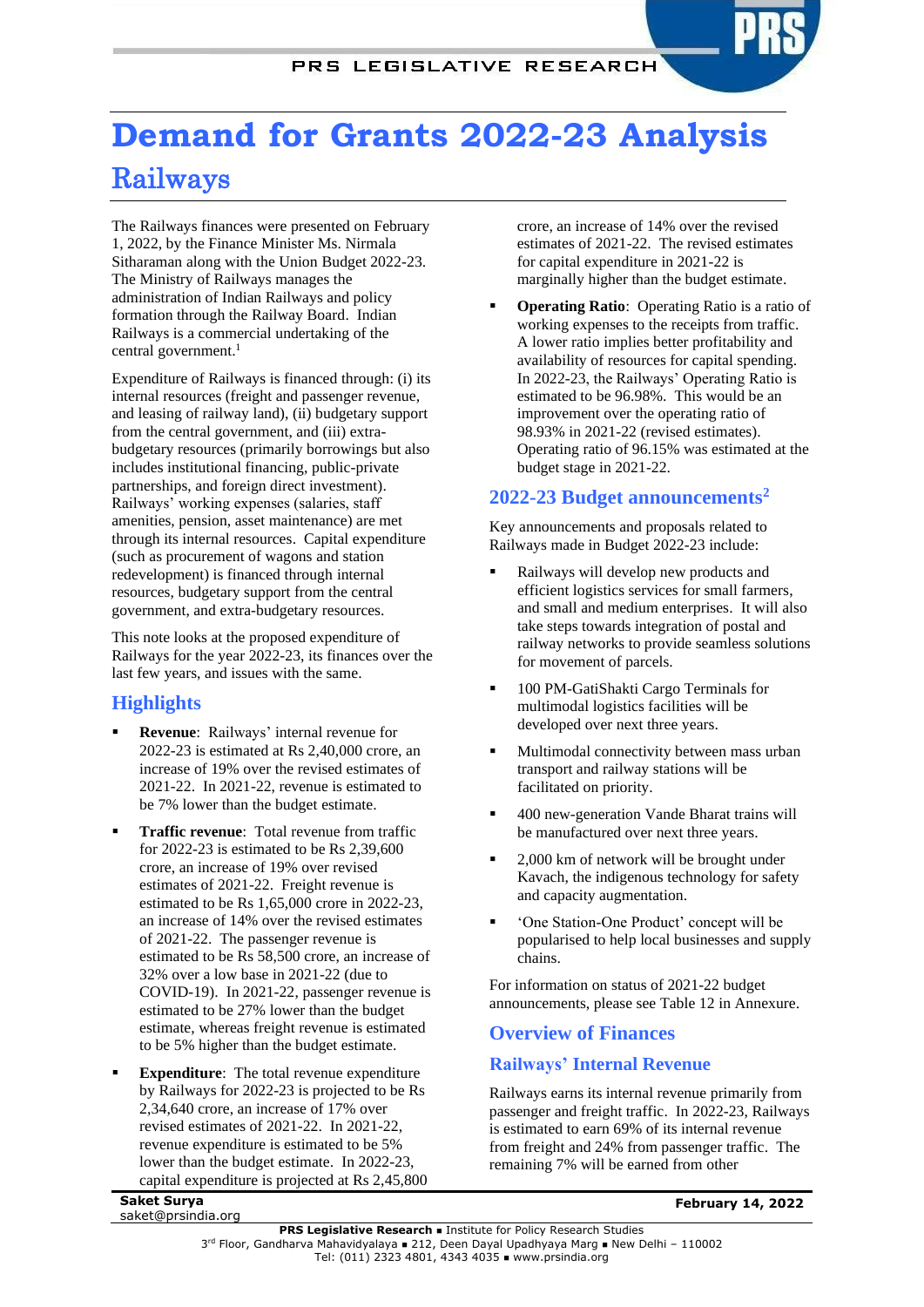miscellaneous sources such as parcel service, coaching receipts, and sale of platform tickets.

#### **Growth in Revenue**

Railways' total internal revenue for 2022-23 is estimated at Rs 2,40,000 crore, an increase of 19% over the revised estimates of 2021-22. In 2021-22, total internal revenue is estimated to be 7% lower than the budget estimate. While freight earnings are estimated to be 5% higher than the budgeted, passenger earnings are estimated to be 27% lower. In both 2019-20 and 2020-21, Railways' internal revenue registered a negative growth year-on-year [\(Figure 1](#page-2-0) on next page). In 2019-20, freight revenue was 11% lower than the previous year, whereas passenger revenue was severely hit in 2020-21. Passenger services were suspended for about 10 days in March 2020 and through April-May 2020 to mitigate the impact of COVID-19.<sup>3</sup> After that, services were resumed in a phased manner.<sup>4</sup> Railways ran special trains in place of regular trains up until November 2021.<sup>5</sup> Pre-COVID regular trains have been resumed since the[n.](#page-1-0)<sup>5</sup> The second class of such trains continue to run as reserved, except if any relaxation permitted

in special cas[e.](#page-1-0)<sup>5</sup> Between 2018-19 and 2022-23, Railways' revenue is estimated to grow at a compounded annual growth rate (CAGR) of 5.9%. This is lower than the CAGR of 7.1% observed between 2012-13 and 2018-19. While revenue from freight traffic is estimated to grow at 6.7% between 2018-19 and 2022-23, revenue from passenger traffic is estimated to grow at 3.5%. Between 2012-13 and 2018-19, freight and passenger revenue had grown at a CAGR of 6.9% and 8.5%, respectively.

#### **Shortfall in Revenue**

<span id="page-1-0"></span>As discussed above, Railways' internal revenue registered a negative year-on-year growth in both 2019-20 and 2020-21. This resulted in a significant difference in actual revenue as compared to the budget estimates [\(Figure 2](#page-2-1) on next page). On average, between 2011-12 and 2018-19, internal revenue realised by Railways was 6% lower than the budget estimates. While freight revenue saw a shortfall of 3% as compared to the budget estimates during this period, the corresponding figure for passenger services was higher at 8%.

|                                               |          |            |            | % Change                      |            | % Change                      |
|-----------------------------------------------|----------|------------|------------|-------------------------------|------------|-------------------------------|
|                                               | 2020-21  | 2021-22 BE | 2021-22 RE | (2021-22 BE to<br>2021-22 RE) | 2022-23 BE | (2021-22 RE to<br>2022-23 BE) |
| <b>Receipts</b>                               |          |            |            |                               |            |                               |
| 1 Passenger Revenue                           | 15,248   | 61,000     | 44,375     | $-27%$                        | 58,500     | 32%                           |
| 2 Freight Revenue                             | 1,17,232 | 1,37,810   | 1,45,275   | 5%                            | 1,65,000   | 14%                           |
| 3 Other traffic sources                       | 8,090    | 18,300     | 12,100     | $-34%$                        | 16,100     | 33%                           |
| 4 Gross Traffic Receipts (1+2+3)              | 1,40,571 | 2,17,110   | 2,01,750   | -7%                           | 2,39,600   | 19%                           |
| 5 Miscellaneous                               | 213      | 350        | 250        | $-29%$                        | 400        | 60%                           |
| 6 Total Internal Revenue (4+5)                | 1,40,784 | 2,17,460   | 2,02,000   | $-7%$                         | 2,40,000   | 19%                           |
| 7 Budgetary Support from Government           | 29,926   | 1,07,300   | 1,17,300   | 9%                            | 1,37,300   | 17%                           |
| 8 Extra Budgetary Resources                   | 1,23,196 | 1,00,258   | 95,200     | $-5%$                         | 1,01,500   | 7%                            |
| 9 Special Loan from Govt.*                    | 79,398   |            |            |                               |            |                               |
| 10 Total Receipts (6+7+8+9)                   | 3,73,303 | 4,25,018   | 4,14,500   | $-2%$                         | 4,78,800   | 16%                           |
| <b>Expenditure</b>                            |          |            |            |                               |            |                               |
| 11 Ordinary Working Expenses                  | 1,35,845 | 1,54,399   | 1,49,800   | $-3%$                         | 1,70,000   | 13%                           |
| 12 Appropriation to Pension Fund              | 523      | 53,300     | 49,000     | $-8%$                         | 60,000     | 22%                           |
| 13 Appropriation to Depreciation Reserve Fund | 200      | 800        | 500        | $-38%$                        | 2,000      | 300%                          |
| 14 Total Working Expenditure (11+12+13)       | 1,36,568 | 2,08,499   | 1,99,300   | $-4%$                         | 2,32,000   | 16%                           |
| 15 Miscellaneous                              | 1,669    | 2,400      | 1,825      | $-24%$                        | 2,640      | 45%                           |
| 16 Total Revenue Expenditure (14+15)          | 1,38,236 | 2,10,899   | 2,01,125   | $-5%$                         | 2,34,640   | 17%                           |
| 17 Total Capital Expenditure                  | 1,55,181 | 2,15,058   | 2,15,000   | 0%                            | 2,45,800   | 14%                           |
| 18 Appropriation of Special Loan from Govt.*  | 79,398   |            |            |                               |            |                               |
| 19 Total Expenditure (16+17+18)               | 3,72,815 | 4,25,957   | 4, 16, 125 | $-2%$                         | 4,80,440   | 15%                           |
| 20 Net Revenue (6-16)                         | 2.547    | 6,561      | 875        | $-87%$                        | 5,360      | 513%                          |
| 21 Operating Ratio                            | 97.45%#  | 96.15%     | 98.93%     |                               | 96.98%     |                               |

#### **Table 1: Overview of Railways Receipts and Expenditure for 2022-23 (in Rs crore)**

Note: \*The central government provided a special loan from its general revenue for COVID related resource gap in 2020-21 and to liquidate adverse balance in Pension Fund in 2019-20.

# If the appropriation to the Pension Fund were to be per the requirement, the operating ratio for 2020-21 would have been 131.5%. RE – Revised Estimate, BE – Budget Estimate.

Source: Expenditure Profile; Union Budget 2022-23; PRS.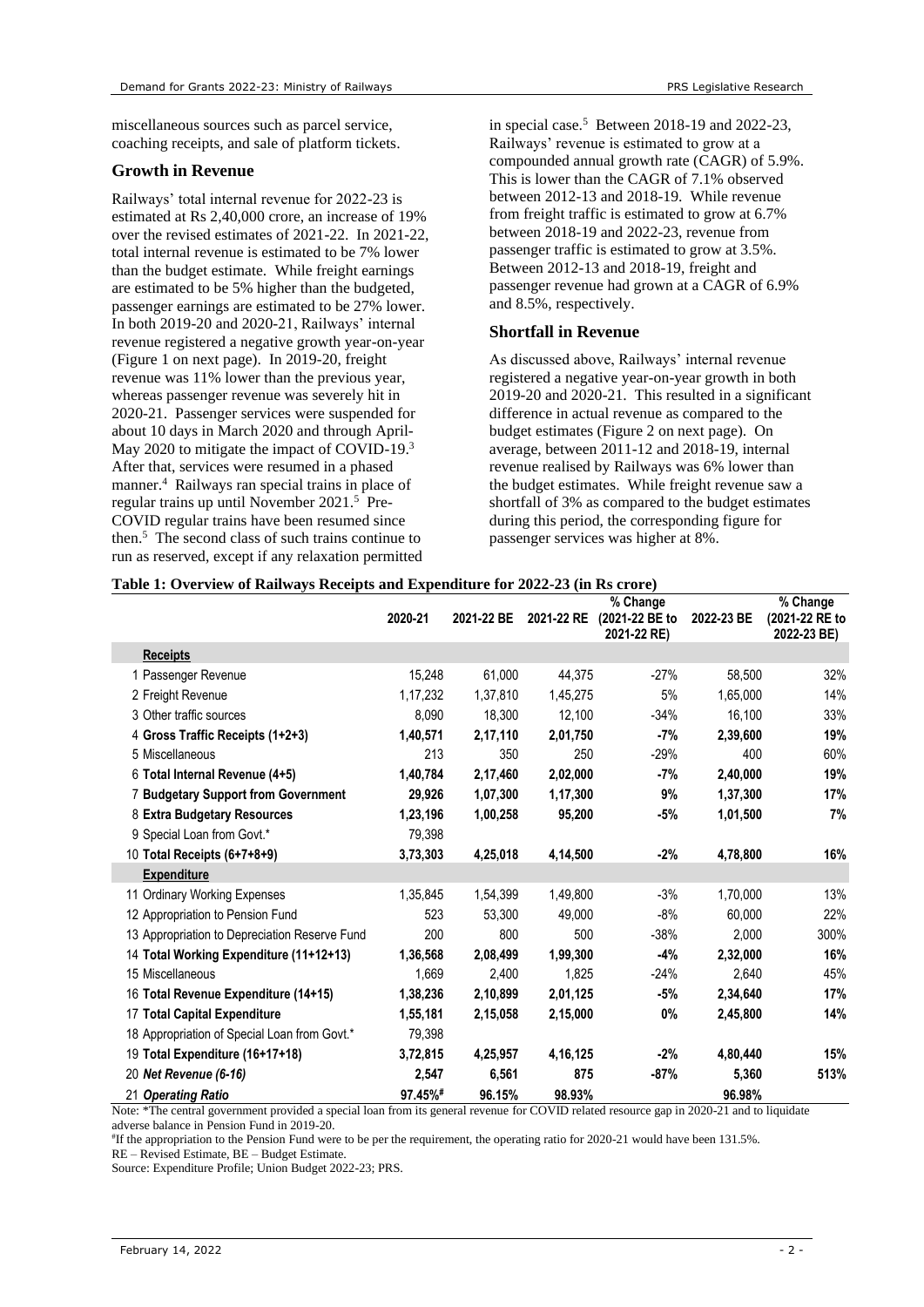

#### <span id="page-2-0"></span>**Figure 1: % Growth in Revenue during 2013-23 (year-on-year)**

Note: RE: Revised Estimates; BE: Budget Estimates.

Sources: Railways Budget of various years; Union Budget of various years; PRS.

<span id="page-2-1"></span>**Figure 2: Shortfall in Revenue during 2011-22 (Difference between Budget and Actuals)**



Note: Revised estimates for 2021-22 taken as Actual. Sources: Railways Budget of various years; Union Budget of various years; PRS.

#### **Challenges in raising revenue**

#### *Sluggish growth in traffic volume*

Over the last decade, both rail-based passenger and freight traffic have grown at a modest rate (see [Figure 3](#page-2-2) and [Figure 4\)](#page-2-3). Between 2012-13 and 2022-23, freight and passenger traffic volume are estimated to grow at a CAGR of 2.3% and 0.01%, respectively. This has affected Railways' earnings from its core business of running freight and passenger trains. Railways is estimated to register passenger traffic volume of 1,099 billion Passenger km (PKM) in 2022-23. 1 PKM implies 1 passenger was transported over 1 km. Passenger traffic in 2022-23 is estimated to be lower than every year between 2013-14 and 2018-19.

#### <span id="page-2-2"></span>**Figure 3: Passenger Traffic Volume during 2012- 23 (in billion PKM)**



Note: RE: Revised Estimates; BE: Budget Estimates. Sources: Railways Budget of various years; Union Budget of various years; PRS.

In freight traffic volume, there has been an uptick during 2021-22, which Railways expects to sustain in 2022-23. In 2022-23, Railways is estimated to register freight traffic volume of 868 billion Net Tonne km (NTKM), which is 8% higher than the revised estimates for 2021-22 (807 billion NTKM). This is mainly on account of estimated increase in coal freight [\(Table 2\)](#page-3-0). In 2021-22, freight traffic volume as well as revenue is expected to be 5% higher than the budget estimate. 1 NTKM implies 1 tonne of freight was transported over 1 km. The freight traffic volume is estimated to grow at CAGR of 4.1% between 2018-19 and 2022-23.

#### <span id="page-2-3"></span>**Figure 4: Freight Traffic Volume during 2012-23 (in billion NTKM)**



Note: RE: Revised Estimates; BE: Budget Estimates. Sources: Railways Budget of various years; Union Budget of various years; PRS.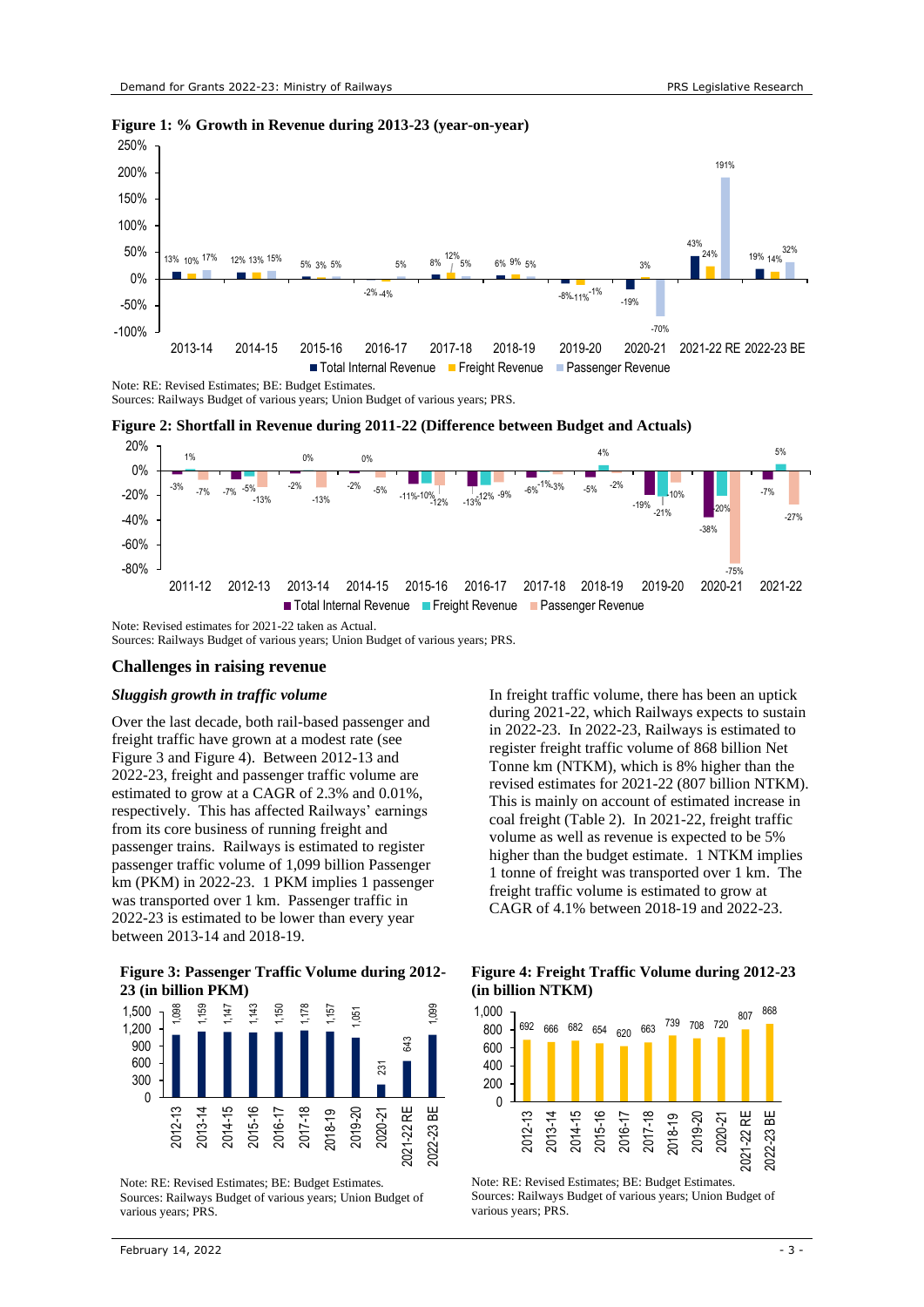<span id="page-3-0"></span>**Table 2: Trends in components of Freight Traffic Volume (in billion NTKM)**

|                                     | 18-19 | $21 - 22$<br>RE | 22-23<br>ВE | % change<br>21-22 to<br>22-23 | <b>CAGR</b><br>18-19 to<br>22-23 |
|-------------------------------------|-------|-----------------|-------------|-------------------------------|----------------------------------|
| Coal                                | 311   | 314             | 354         | 13%                           | 3.3%                             |
| Cement                              | 68    | 77              | 84          | 9%                            | 5.4%                             |
| Other goods                         | 59    | 77              | 81          | 5%                            | 8.2%                             |
| Iron ore                            | 43    | 66              | 72          | 9%                            | 13.5%                            |
| Foodgrains                          | 58    | 77              | 65          | $-15%$                        | 3.3%                             |
| Container<br>services               | 58    | 58              | 63          | 9%                            | 2.1%                             |
| Pig iron &<br>finished steel        | 50    | 51              | 57          | 10%                           | 3.3%                             |
| Fertilisers                         | 47    | 42              | 44          | 4%                            | $-1.5%$                          |
| Petroleum &<br><b>lubricants</b>    | 29    | 30              | 31          | 6%                            | 1.7%                             |
| Raw material<br>for steel<br>plants | 15    | 16              | 17          | 7%                            | 2.4%                             |
| Total                               | 739   | 807             | 868         | 8%                            | 4.1%                             |

Note: RE: Revised Estimates, BE: Budget Estimates. Sources: Union Budget of various years; PRS.

<span id="page-3-3"></span>Note that over the years, Railways has steadily lost freight traffic share to other modes of transport. Share of Railways in total freight traffic had declined from 89% in 1950-51 to 30% in 2011-12.<sup>6</sup> During the same period, the share of roads on total freight traffic increased from 11% to 61%. As per the draft National Rail Plan 2030 (NRP), the share of Railways in total freight traffic stood at 27% in 2020.<sup>7</sup> NRP aims to increase Railways' modal share in freight traffic to 45% by 2050. NITI Aayog (2018) had highlighted a shortfall in carrying capacity and a lack of price competitiveness as some of the reasons for the decline in freight share.<sup>8</sup> It had observed that since passenger and freight traffic run on the same tracks, India has not been able to increase speed or capacity in a significant manner when compared to global benchmarks. Note that various dedicated freight corridors have been planned by Railways for improvement in facilities for freight. It has taken certain initiatives to attract freight including: (i) operation of Kisan Rail to attract freight for agricultural produce (1,806 trains on 153 routes as of December 2021), and.(ii) time tabled parcel services for courier and e-commerce companies. <sup>9,10</sup>

#### *Dependence on coal for freight revenue*

The freight basket has mostly been limited to raw materials for certain industries such as power plants, and the iron and steel plants [\(Figure 5\)](#page-3-1). In 2022-23, three commodities are estimated to contribute 63% of the total freight revenue: (i) coal (47%), (ii) iron ore (9%), and (iii) cement (7%).

#### <span id="page-3-1"></span>**Figure 5: Estimated share in freight volume and freight earnings in 2022-23**



Source: Expenditure Profile, Union Budget 2022-23; PRS.

While the share of coal in freight volume has been slowly coming down (from 43% in 2015-16 to 39% in 2021-22), its contribution to revenue has been increasing (from 45% in 2015-16 to 47% in 2021- 22). This may be indicative of an increasing dependency on coal for revenue as compared to other items in the freight basket. However, as per the budget estimates, share of coal in traffic volume is estimated to increase in 2022-23, whereas its contribution to revenue is estimated to decrease.

#### **Figure 6: Share of coal in Railways' freight**

| 60%<br>50%                     | 45%     | 43%     | 46%                       | 45%     | 48%     | 42%                | 47.2% 46.8% |            |
|--------------------------------|---------|---------|---------------------------|---------|---------|--------------------|-------------|------------|
| 40%<br>30%<br>20%<br>10%<br>0% | 43%     | 40%     | 42%                       | 42%     | 41%     | 33%                | 39%         | 41%        |
|                                | 2015-16 | 2016-17 | 2017-18<br>Traffic Volume | 2018-19 | 2019-20 | 2020-21<br>Revenue | 2021-22 RE  | 2022-23 BE |

<span id="page-3-2"></span>Sources: Railways Budget of various years; Union Budget of various years; PRS.

#### *Implications of clean energy transition on Railways' freight revenue*

In 2022-23, about 46% of the total coal freight volume is estimated to be for thermal power plants. As part of its initiatives in response to climate change, India has pledged to: (i) install 500 GW of non-fossil energy capacity by 2030, (ii) meet 50% of energy requirements from renewable energy by 2030, (iii) reduce carbon emissions by one billion tonnes by 2030, (iv) reduce carbon intensity of its economy to less than 45% by 2030, and (v) achieve target of net zero emission by 2070. 11 Action towards these targets would involve phasing down coal-fired power plants and other usage of coal. Any significant shift in coal usage in the country might pose a challenge for Railways' freight revenue and overall sustainability of its finances.<sup>[12](#page-4-0)</sup>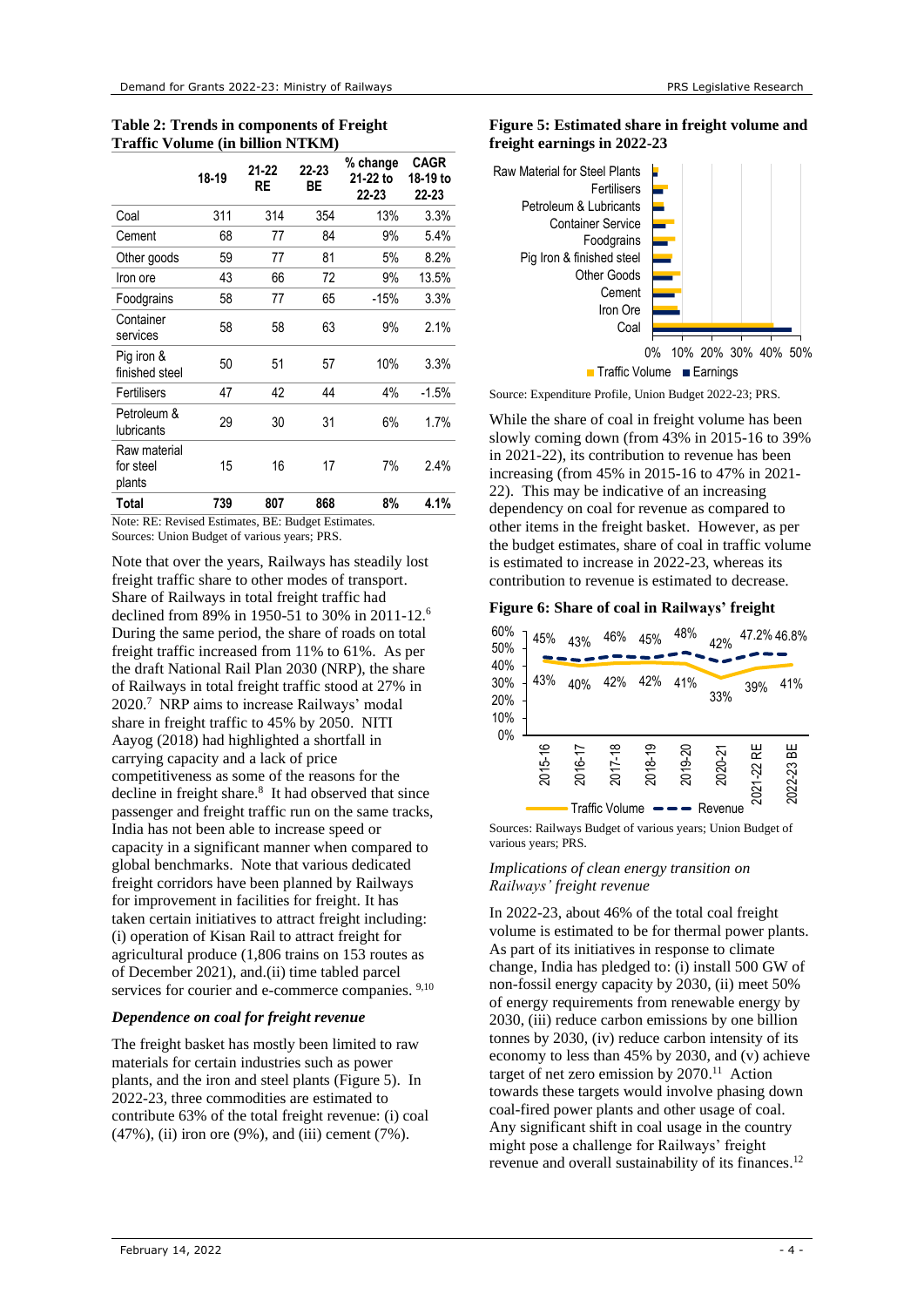#### *Widening losses from passenger services*

Passenger traffic is broadly divided into two categories: suburban and non-suburban traffic. Suburban trains are passenger trains that cover short distances of up to 150 km and help move passengers within cities and suburbs. Majority of the passenger revenue (94.4% in 2019-20) comes from the non-suburban traffic (or the long-distance trains). Over the years, Railways has been unable to meet its operational cost of passenger services. Except AC-3 Tier segment, all other segments of passenger services have registered losses during the 2015-20 period [\(Table 3\)](#page-4-1). These losses are compensated by earnings from freight services. NITI Aayog (2016) noted that such cross-subsidisation has resulted in high freight tariffs.<sup>[14](#page-4-2)</sup> It also observed (2018) that high freight tariffs are one of the reasons for a sub-optimal share of Railways in freight[.](#page-3-2)<sup>8</sup>

#### **Figure 7: Losses on Passenger and Other Coaching Services vis-a-vis Profit on Freight Services (Rs crore)**



Source: CAG; PRS.

<span id="page-4-1"></span>**Table 3: Operational profit/loss of various classes of passenger services (in Rs crore)**

| Class                              |           |           | 2015-16 2016-17 2017-18 2018-19 2019-20 |           |           |
|------------------------------------|-----------|-----------|-----------------------------------------|-----------|-----------|
| <b>AC-1st Class</b>                | -176      | $-139$    | -165                                    | -249      | $-403$    |
| 1st Class                          | -58       | $-53$     | -35                                     | $-39$     | $-38$     |
| AC 2 Tier                          | $-463$    | $-559$    | $-604$                                  | $-908$    | $-1378$   |
| AC 3 Tier                          | 898       | 1.041     | 739                                     | 318       | 65        |
| AC Chair car                       | -6        | 118       | 98                                      | 243       | $-182$    |
| Sleeper Class                      | $-8,301$  | $-9.313$  | $-11.003$                               | $-13.012$ | $-16,056$ |
| Second class                       | $-8.570$  | $-10.025$ | $-11.524$                               | $-13.214$ | $-14.457$ |
| Ordinary<br>Class                  | $-13.238$ | $-14.648$ | $-16.568$                               | $-19.124$ | $-20.450$ |
| <b>EMU</b><br>suburban<br>services | $-5.125$  | $-5.324$  | $-6.184$                                | $-6.754$  | $-6.938$  |
| <b>Total</b>                       | $-36.286$ | -37.937   | -46.025                                 | -55.020   | -63.364   |
| $\alpha$ $\alpha \alpha$ $\beta$   |           |           |                                         |           |           |

Source: CAG; PRS.

<span id="page-4-3"></span><span id="page-4-0"></span>In 2019-20, Railways made losses of Rs 63,364 crore on passenger and other coaching services, a 15% increase in losses over the previous year (Rs 55,020 crore).<sup>12,13</sup> Profit from freight services in 2019-20 was Rs 28,746 crore, inadequate to completely subsidise the losses from passenger

services.<sup>[13](#page-4-3)</sup> The revenue from passenger services was Rs 50,669 crore. Thus, Railways spent Rs 2.3 to earn one rupee from passenger services.<sup>[13](#page-4-3)</sup>

<span id="page-4-2"></span>Losses in passenger services are primarily caused due to: (i) passenger fares being lower than the costs, and (ii) concessions to various categories of passengers (senior citizens, National award winners etc.).<sup>14</sup> Railways classifies these provisions as social service obligations. The Committee on Restructuring Railways (2015) had observed that several decisions on the Indian Railways such as increase in fares, introduction of new trains, and provision of halts are not taken based on commercial considerations.<sup>[16](#page-5-0)</sup> The Standing Committee on Railways (2020) had recommended that both freight and passenger fares should be rationalised prudently.<sup>15</sup> It observed that any fare increase needs to take into account the competition from other transport modes.<sup>[15](#page-4-4)</sup> The Committee recommended that the social service obligations of Railways should be revisited.[15](#page-4-4)

# <span id="page-4-4"></span>**Expenditure**

Over the last decade, Railways' expenditure has increased at a comparatively higher rate than its internal revenue. This is mainly on account of a higher capital spending supported by grants from the central government and extra-budgetary resources [\(Figure 8\)](#page-4-5). Between 2012-13 and 2022- 23, the internal revenue is estimated to increase at a CAGR of 6.6%, whereas revenue and capital expenditure are estimated to increase at a CAGR of 7.1% and 17.4%, respectively.

#### <span id="page-4-5"></span>**Figure 8: Railways' expenditure during 2012-23 (in Rs thousand crore)**



Note: RE: Revised Estimates; BE: Budget Estimates. Sources: Railways Budget of various years; Union Budget of various years; PRS.

#### *Reliance on budgetary support and extrabudgetary resources to fund capital expenditure*

Owing to modest revenue surplus observed by Railways, capital expenditure has largely been funded through: (i) budgetary support from the central government, and (ii) extra-budgetary resources. For instance, only 2.8% of the total estimated capital expenditure in 2022-23 will be funded through internal revenue of Railways. Extra Budgetary Resources include market borrowings such as financing from banks,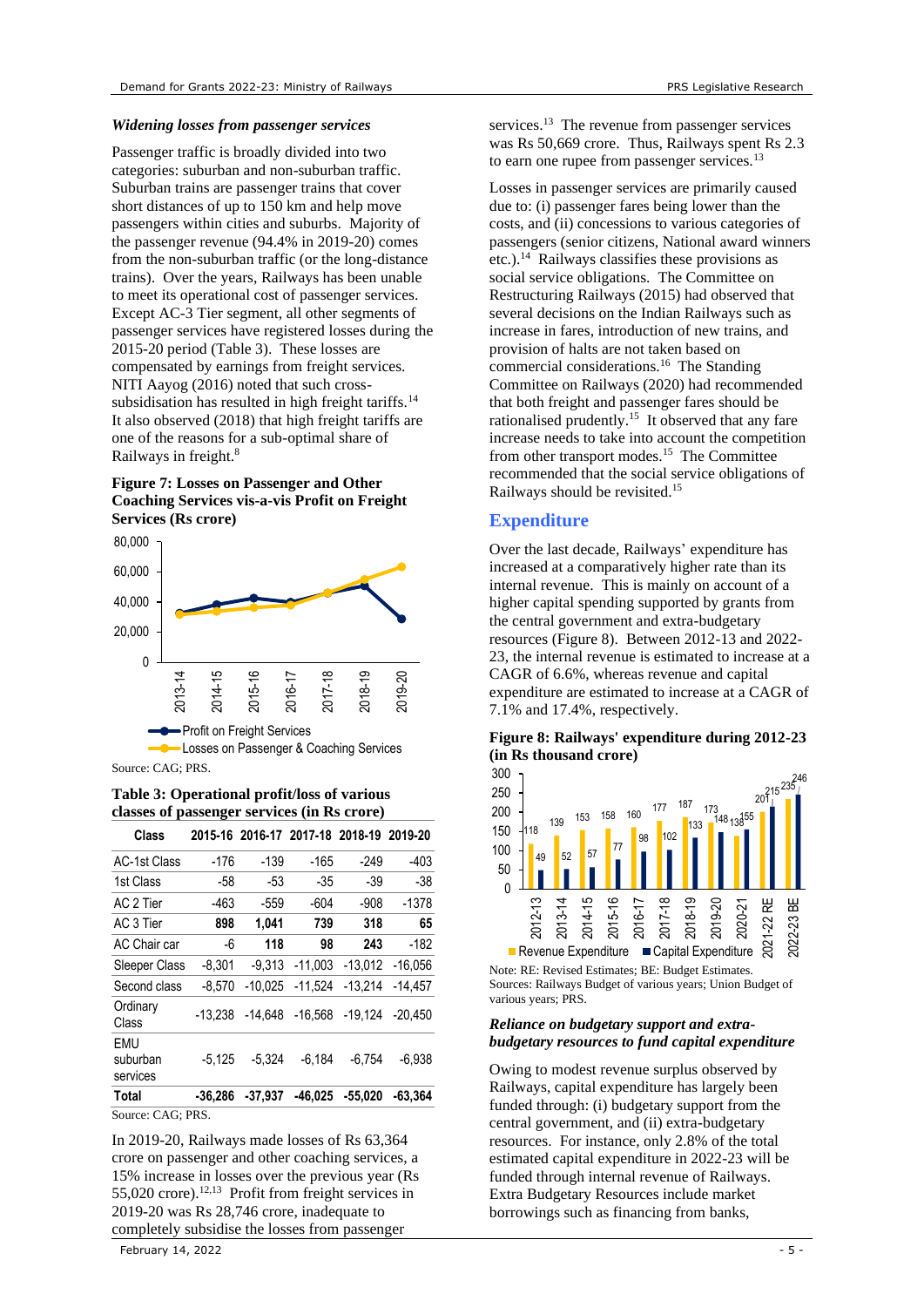institutional financing, and external investments. External investments in Railways could be in the form of public-private partnerships (PPPs), joint ventures, or market financing by attracting private investors to potentially buy bonds or equity shares in Railways. Railways mostly borrows funds through the Indian Railways Finance Corporation (IRFC). IRFC borrows funds from the market (through taxable and tax-free bond issuances, term loans from banks and financial institutions), and then follows a leasing model to finance the rolling stock assets and project assets of Indian Railways.

Up until 2014-15, budgetary support from the central government used to be the primary source for funding capital expenditure [\(Figure 9\)](#page-5-1). However, between 2015-16 and 2020-21, the increase in capital expenditure was sustained through an increased reliance on extra budgetary resources. The Committee on Restructuring Railways (2015) had observed that increased reliance on borrowings could further exacerbate the financial situation of Railways.<sup>16</sup>

#### <span id="page-5-1"></span><span id="page-5-0"></span>**Figure 9: Source of funds - capital expenditure**



Note: RE: Revised Estimates; BE: Budget Estimates. Sources: Railways Budget of various years; Union Budget of various years; PRS.

In 2021-22 and 2022-23, budgetary support from the central government has seen a significant increase. However, note that this might have been made possible due to the central government running a large fiscal deficit in these two years (6.9% and 6.4% of GDP respectively)[.](#page-0-0) 2 The central government aims to bring down its fiscal deficit to 4.5% of GDP by  $2025-26$  $2025-26$ .<sup>2</sup> This might pose a challenge in sustaining the budgetary support levels seen in 2021-22 and 2022-23.

#### **Table 4: Capital Expenditure (in Rs crore)**

|                                                         | 2020-21<br><b>Actuals</b> | 2021-22<br><b>Revised</b> | 2022-23<br><b>Budget</b> | % Change<br>(21-22 RE to<br>22-23 BE) |  |  |
|---------------------------------------------------------|---------------------------|---------------------------|--------------------------|---------------------------------------|--|--|
| Gross<br>Budgetary<br>Support                           | 29.926                    | 1.17.300                  | 1,37,300                 | 17%                                   |  |  |
| Extra<br>Budgetary<br><b>Resources</b>                  | 1.23.196                  | 95.200                    | 1.01.500                 | 7%                                    |  |  |
| Internal<br>Resources                                   | 2.059                     | 2,500                     | 7,000                    | 180%                                  |  |  |
| Total                                                   | 1,55,181                  | 2,15,000                  | 2.45.800                 | 14%                                   |  |  |
| Source: Expenditure Profile, Union Budget 2022-23; PRS. |                           |                           |                          |                                       |  |  |

#### *Inadequate resources for debt servicing*

Railways pays lease charges to IRFC. The lease charges have a principal and interest component. The principal component of the lease charges forms part of the capital expenditure of Railways. In 2022-23, allocation towards payment of principal component of lease charges is estimated at Rs 22,188 crore, an increase of 51% over 2021-22 (Rs 14,702 crore as per revised estimates).

CAG (2020) had observed that ideally, the principal component of lease charges should be paid from the Capital Fund.[12](#page-4-0) Capital Fund is a dedicated fund of Railways to repay the principal component of market borrowing and financing works of capital nature. However, no allocation has been made to this fund between 2015-16 and 2021-22. In 2022-23, apportionment to capital fund is estimated to be Rs 2,360 crore. The Ministry of Railways noted that appropriation to the Capital Fund is made from net revenue after meeting obligatory revenue expenditure.<sup>[12](#page-4-0)</sup> The Ministry further observed that no appropriation is being made to the Capital Fund due to inadequate internal resources. Hence, gross budgetary support provided by the central government has been used to pay the principal component of lease charges. CAG (2020) observed that utilisation of gross budgetary support for repayment of lease charges is not a healthy trend as it deprives Railways of additional investments in capital works. [12](#page-4-0) CAG (2019) had observed that if obligations towards IRFC have to be met from budgetary support, the government might as well borrow directly from the market, as the cost of borrowings would be lower.<sup>17</sup>

#### *Future Capital Expenditure Requirements*

The Ministry of Railways has prepared the National Rail Plan 2030 for augmenting its infrastructure during the 2021-51 period[.](#page-3-3) <sup>7</sup> The draft of the National Rail Plan 2030 (NRP), released in December 2020, noted that Railways could be left with a financing gap of over two lakh crore rupees for its capital expenditure projects in next five year[s.](#page-3-3)<sup>7</sup> This relates to the funding gap for projects under the annual work plan of Railways and the National Infrastructure Pipeline prior to the National Rail Pla[n.](#page-3-3) 7 The National Infrastructure Pipeline is a plan of infrastructure projects worth Rs 102 lakh crore between 2019-20 and 2024-25. It includes projects worth Rs 13.7 lakh crore for Railways pertaining to track infrastructure, terminal infrastructure, rolling stock, and urban public transport (Table 5 on next page). The draft National Rail Plan envisages an additional capital expenditure worth Rs 5.8 lakh crore during the 2021-26 period [\(Table 6](#page-6-0) on next page)[.](#page-3-3)<sup>7</sup> However, note that there may be some overlap in projects envisaged under the National Rail Plan and the National Infrastructure Pipeline[.](#page-3-3)<sup>7</sup>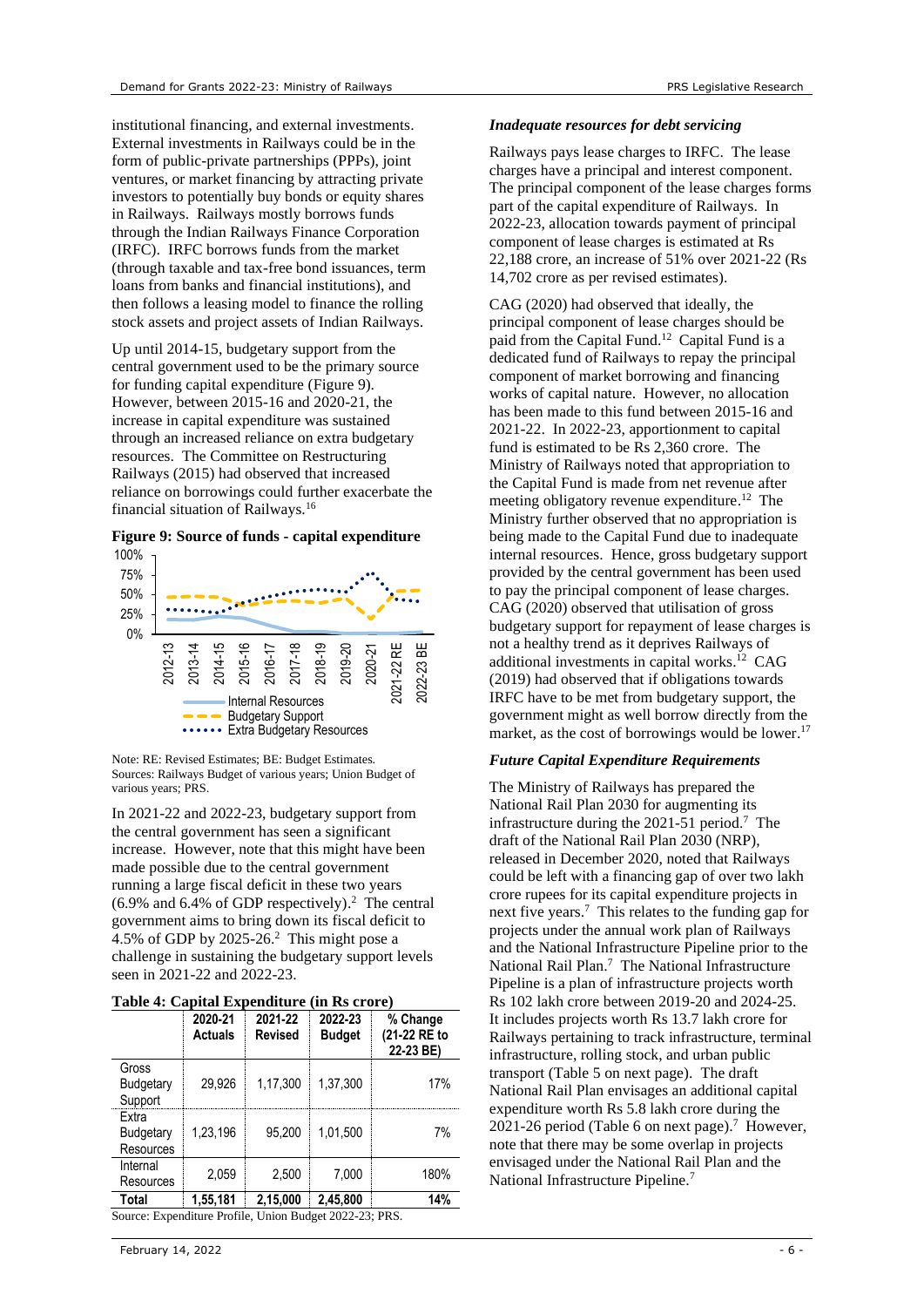| <b>Table 5: Capital Expenditure Requirement for</b> |
|-----------------------------------------------------|
| <b>Railways under the National Infrastructure</b>   |
| <b>Pipeline (in Rs crore)</b>                       |

| Year    | Amount    |
|---------|-----------|
| 2019-20 | 1,33,387  |
| 2020-21 | 2,62,465  |
| 2021-22 | 3,08,800  |
| 2022-23 | 2,73,831  |
| 2023-24 | 2,21,209  |
| 2024-25 | 1,67,870  |
| Total   | 13,67,563 |

Source: Draft National Rail Plan, Ministry of Railways; PRS.

The draft National Rail Plan estimates that on average, funds available with Indian Railways for capital expenditure over the next five years will be: (i) about Rs 60,000 crore per annum as gross budgetary support, (ii) about Rs 7,000 crore per annum from internal resources, and (iii) a maximum of Rs 1,30,000 crore per annum from extrabudgetary resources.<sup>7</sup> It noted that it would be challenging to fund the projects envisaged under the National Rail Plan from internal resources due to persistently high operating ratio[.](#page-3-3)<sup>7</sup>

#### <span id="page-6-0"></span>**Table 6: Proposed expenditure under National Rail Plan (in Rs lakh crore)**

| Head                            | 2021<br>-26 | 2026<br>-31 | 2031<br>-41 | 2041<br>-51 | Total |
|---------------------------------|-------------|-------------|-------------|-------------|-------|
| Dedicated Freight<br>Corridors  |             | 1.5         | 0.5         | 0.3         | 2.3   |
| High Speed Rail<br>Corridors    |             | 5.1         | 2.9         | 7.0         | 15.0  |
| <b>Network</b><br>improvements  | 1.3         | 0.7         | 22          | 1.8         | 6.0   |
| Flyovers and<br><b>Bypasses</b> | 0.8         |             |             |             | 0.8   |
| Terminals                       | 0.6         | 0.2         | 0.1         | 0.04        | 0.9   |
| <b>Rolling Stock</b>            | 3.1         | 1.7         | 3.6         | 4.8         | 13.2  |
| Total                           | 5.8         | 9.2         | 9.3         | 13.9        | 38.2  |

Source: Draft National Rail Plan, Ministry of Railways; PRS.

#### *Revenue Expenditure*

In 2022-23, the total revenue expenditure by Railways is estimated at Rs 2,34,640 crore, which is an increase of 17% over the revised estimates of 2021-22 (Rs 2,01,125 crore). In 2022-23, key items of revenue expenditure include: (i) staff costs  $(43\%)$ , (ii) pension (22%), (iii) fuel (15%), and (iv) interest component of lease charges (9%).

#### *Staff wages and pension*

Staff wages and pension constitute about 68% of the Railways' estimated revenue expenditure in 2022-23. For 2022-23, the expenditure on staff is estimated at Rs 99,840 crore, which is an increase of 10% over 2021-22. The Committee on Restructuring Railways (2015) had observed that the Railways' expenditure on staff is extremely high and unmanageable.<sup>[16](#page-5-0)</sup> It also sees a significant jump every few years due to revisions by the Pay Commission. In 2021-22, staff wages are

#### **National Monetisation Pipeline**

In August 2021, the central government launched the National Monetisation Pipeline (NMP). NITI Aayog (2021) had noted that traditional sources of capital are expected to finance 83-85% of capital expenditure envisaged under National Infrastructure Pipeline.<sup>18</sup> About 15%-17% of the aggregate outlay is expected to be met through innovative mechanisms such as asset recycling and monetisation. For NMP aims to monetise assets which are central to business objectives of a government body and are being utilised for delivering infrastructure services. The pipeline will be implemented over four years (between 2022-23 and 2024- 25). Monetisation under NMP will not involve disinvestment and monetisation of non-core assets such as land, building, and pure play real estate assets.

Under NMP, value of Railways' assets to be monetised is estimated to be Rs 1,52,496 crore. This is about 26% of the value of all the assets of the central government covered under NMP (six lakh crore rupees in value terms).

| <b>Asset Class</b>           | <b>Details</b>          |
|------------------------------|-------------------------|
| <b>Railway Stations</b>      | 400 (5.5% of total      |
|                              | stations)               |
| Passenger Trains             | 90 (5% of total trains) |
|                              | 1 route of 1,400 km     |
| <b>Railway Track</b>         | (2% of network)         |
| Konkan Railways              | 741 km                  |
|                              | four in number (a total |
| <b>Hill Railways</b>         | of 244 km route)        |
| Railway owned Goods sheds    | 265 (21% of total good  |
|                              | sheds)                  |
| Dedicated Freight Corridor   | 673 km (20% of total    |
| (DFC) track and allied infra | DFC network)            |
| Railway colonies and stadia  | 15                      |
| Source: NITI Aayog; PRS.     |                         |

### **Table 7: Railway assets to be monetised under NMP**

estimated at Rs 90,619 crore at the revised stage, which is 3% less than the budget estimate. Note that Railways has a total of 15,07,694 sanctioned posts, out of which around 2,37,295 posts are lying vacant, i.e., there is a vacancy of about 16% (as of March  $2020$ .<sup>19</sup> If all of these posts were to be filled, staff costs for Railways would be higher than the current level.

Allocation to the Pension Fund in 2022-23 is estimated at Rs 60,000 crore, which is an increase of 22% over the revised estimates for 2021-22. Appropriation to the pension fund was much less than required in 2019-20 and 2020-21 (59% and 99% less than the budget estimate, respectively). A special loan of Rs 79,398 crore was extended by the central government to Railways to meet the obligations towards the pension fund for 2019-20 and 2020-21. In 2021-22, appropriation to pension fund is estimated to be 8% less than the budget estimate. The Standing Committee on Railways (2017) had observed that the pension bill may increase further in the next few years, as about 40% of the Railways staff was above the age of 50 years in 2016-17.<sup>20</sup> The Standing Committee on Railways (2020) noted that the new pension scheme implemented in 2004 to reduce the pension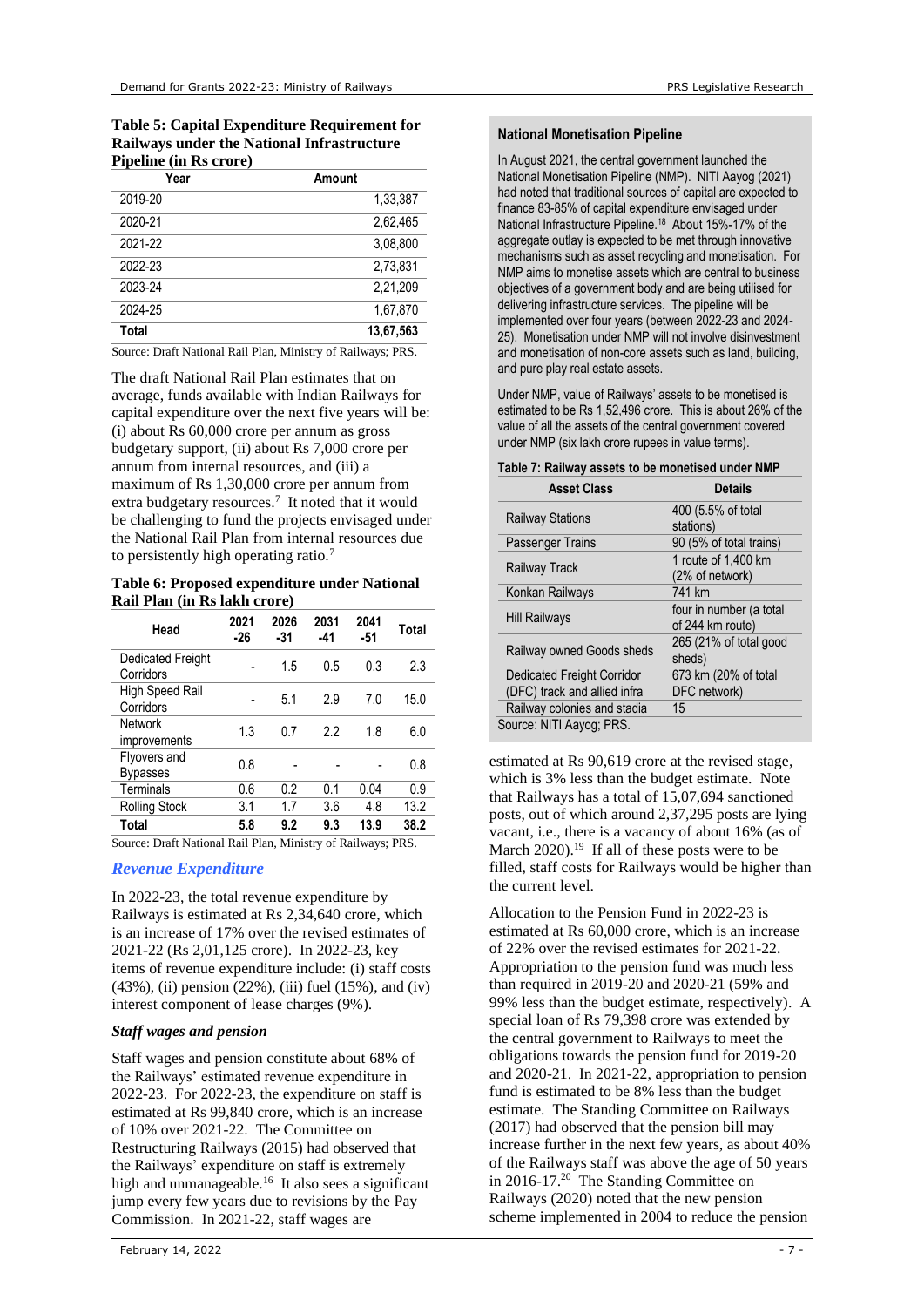bill will show results only around 2034-35.<sup>[15](#page-4-4)</sup> The Committee recommended that feasibility of bearing a part of pension liabilities from the general revenue of the central government till 2034-35 should be explored.<sup>[15](#page-4-4)</sup>

The Committee on Restructuring Railways (2015) had also observed that employee costs (including pensions) reduce Railways' ability to generate a surplus and allocate resources towards operations.<sup>[16](#page-5-0)</sup> It had recommended that Railways should rationalise its manpower, and make the organisation more business-oriented. It should be amenable to private participation while retaining an optimal level of functional specialisation within.<sup>[16](#page-5-0)</sup>

#### *Fuel and electricity*

In 2022-23, the expense on fuel and electricity is estimated to be Rs 31,854 crore, an increase of 15% over 2021-22 (Rs 27,629 crore).

#### *Lease Charges*

The interest component of lease charges forms part of the revenue expenditure of Railways. In 2022- 23, Rs 20,013 crore is estimated to be spent on the interest component of lease charges, which is an increase of 33% over 2021-22 (Rs 15,068 crore).

#### **Appropriation to Funds**

#### **Depreciation Reserve Fund (DRF)**

Appropriation to the DRF is intended to finance the costs of new assets replacing old ones. In 2022-23, appropriation to DRF is estimated at Rs 2,000 crore. In the last few years, appropriation to DRF has declined [\(Figure 10\)](#page-7-0). In recent years, appropriation has also been lower than the budget estimates. As per CAG (2021), at the end of 2019- 20, the value of over-aged assets pending for replacement using this fund was estimated to be Rs  $95,217$  crore.<sup>[13](#page-4-3)</sup> This includes: (i) Rs 58,887 crore on track renewal and (ii) Rs 26,547 crore on rolling stock. It observed that in the backdrop of declining revenue surplus, replacement and renewal of over aged assets could become a burden for the central government. [13](#page-4-3)



#### <span id="page-7-0"></span>**Figure 10: Appropriation to DRF (in Rs crore)**

#### **Private sector participation in operating trains**

In July 2020, proposals were invited for private participation in the operation of passenger train services over 109 origindestination pairs of routes through the introduction of 151 trains across 12 clusters. $21$  The private entity would be responsible for financing, procuring, operating, and maintaining these trains. Bids were opened in July 2021.<sup>[22](#page-7-1)</sup> In all, five bids were received for three clusters.<sup>22</sup> No bids were received for the remaining nine clusters.<sup>[22](#page-7-1)</sup>

<span id="page-7-1"></span>The Ministry of Railways observed that the decline in appropriation to DRF is due to major part of renewal and replacement works having safety implications being financed through Rashtriya Rail Sanraksha Kosh (RRSK).<sup>[15](#page-4-4)</sup> RRSK was created in 2017-18 to finance critical safety-related works of renewal, replacement, and augmentation of assets.

The fund has a corpus of one lakh crore rupees over five years (partially funded by the central government). Railways is required to allocate Rs 5,000 crore annually to RRSK during these five years.<sup>[15](#page-4-4)</sup> The Ministry observed that RRSK will not continue beyond 2021-22. Beyond 2021-22, all renewal and replacement works will be financed from DRF. This could lead to an increase in appropriation to DRF in the coming years. Note that allocation has been made towards RRSK in 2022-23 at the budget stage.

#### **Rashtriya Rail Sanraksha Kosh (RRSK)**

In 2022-23, Railways has allocated Rs 2,000 crore towards RRSK. However, the actual appropriation to RRSK has been less than the requirement of Rs 5,000 crore in all four years between 2018-19 and 2021-22. In 2021-22, at the revised stage, no allocation has been made towards the fund. The Ministry of Railways noted that the desired level of appropriation to RRSK has not been made due to adverse resource position.<sup>[15](#page-4-4)</sup> The Standing Committee on Railways (2020) observed that the purpose of RRSK is gradually being eroded due to non-appropriation of required funds from internal resources of Railways.[15](#page-4-4)

| Table 8: Appropriation to RRSK (in Rs crore) |  |  |  |  |
|----------------------------------------------|--|--|--|--|
|                                              |  |  |  |  |

| Year       | <b>Budget</b> | Actual | % change<br>(Budget to Actual) |
|------------|---------------|--------|--------------------------------|
| 2017-18    | 1.000         |        | $-100%$                        |
| 2018-19    | 5,000         | 3.024  | $-40%$                         |
| 2019-20    | 5.000         | 201    | $-96%$                         |
| 2020-21    | 5.000         | 1,000  | $-60%$                         |
| 2021-22 RE | 5,000         |        | $-100%$                        |
| 2022-23 BE | 2.000         |        |                                |

Note: RE: Revised Estimates, BE: Budget Estimates. Sources: Union Budget of various years; PRS.

#### **Revenue Surplus and Operating Ratio**

Railways' surplus is calculated as the difference between its total internal revenue and its total expenditure (this includes working expenses and appropriation to pension and depreciation funds). In 2022-23, Railways expects to generate a surplus of Rs 5,360 crore. This is an increase of 513%

Note: BE: Budget Estimates; RE: Revised Estimates. Revised estimates for 2021-22 shown as Actuals. Sources: Railways Budget of various years; Union Budget of various years; PRS.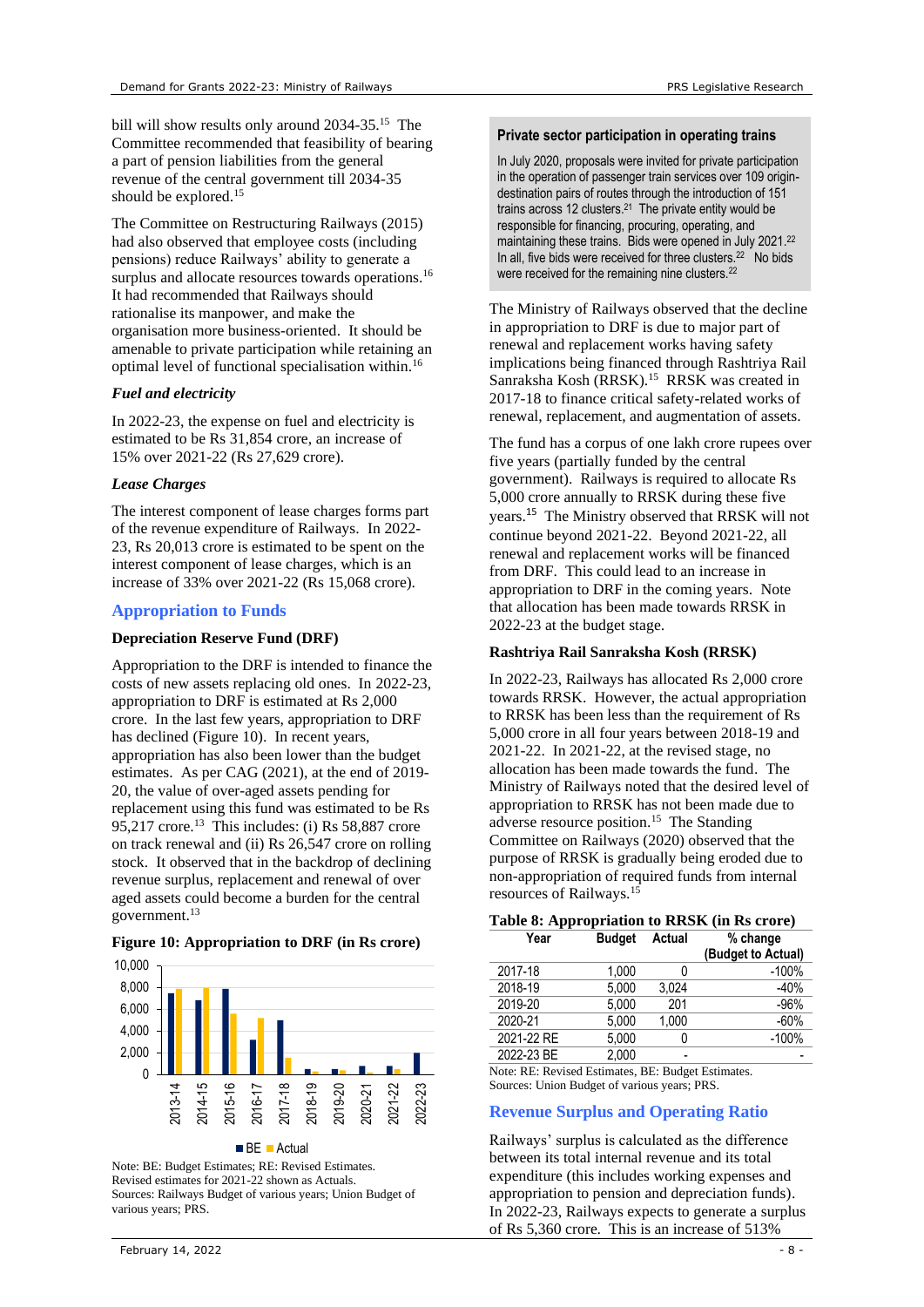over revised estimates for 2021-22 (Rs 875 crore). In 2021-22, Railways had estimated a surplus of Rs 6,561 crore at the budget stage.

<span id="page-8-0"></span>**Figure 11: Railways' Operating Ratio** 



Sources: Railways Budget of various years, Union Budget of various years; PRS.

Operating Ratio is the ratio of the working expenditure (expenses arising from day-to-day operations of Railways) to the revenue earned from traffic. Therefore, a higher ratio indicates a poorer ability to generate a surplus that can be used for capital investments such as laying new lines or deploying more coaches. Operating Ratio of Railways has consistently been higher than 90% for more than a decade [\(Figure 11\)](#page-8-0). In 2022-23, Railways has estimated an operating ratio of 97.0%, an improvement over operating ratio of 98.9% estimated in 2021-22. In 2019-20, the operating ratio worsened to 98.4% as compared to the estimated ratio of 95%. The CAG (2020) had noted that if certain advances for 2019-20 were not included in receipts for 2018-19, the operating ratio for 2018-19 would have been  $101.8\%$ .<sup>[12](#page-4-0)</sup> If appropriation to the pension fund were to be as per the requirement, the operating ratio for 2019-20 and 2020-21 would have been 114.2% and 131.5%, respectively.23,24

#### **Network expansion and modernisation**

Railways has not been able to meet some key physical targets for expansion and modernisation in recent years. It has missed its budget targets in all three years between 2017-18 and 2020-21 for: (i) construction of new lines, and (ii) gauge conversion [\(Table 9\)](#page-8-1). While examining the progress of construction of new lines, the Standing Committee on Railways (2020) had observed that revision in allocation towards capital expenditure requires reworking of priorities and rescheduling of activities, which leads to tardy progress in the construction of new lines.<sup>[15](#page-4-4)</sup> In 2018-19 and 2019-20, Railways also missed targets for electrification of railway lines. Note that Railways aims to achieve 100% electrification of all broad-gauge routes by 2023. As per revised estimates for 2021- 22, achievement will be less than the initial target in case of wagons and track renewals. [Table 13](#page-11-0) in annexure provides details on key physical targets.

<span id="page-8-1"></span>

|  |  |  | Table 9: Physical targets- Underachievement |
|--|--|--|---------------------------------------------|
|--|--|--|---------------------------------------------|

| Indicator                                         | 2017-<br>18 | 2018-<br>19 | 2019-<br>20 | 2020-<br>21 | $2021 -$<br>22 RE |
|---------------------------------------------------|-------------|-------------|-------------|-------------|-------------------|
| Construction<br>of new lines                      | $-49%$      | $-52%$      | -28%        | $-43%$      | 0%                |
| (Route Kms)<br>Gauge<br>conversion<br>(Route Kms) | $-50%$      | $-40%$      | $-32%$      | $-22%$      | 0%                |
| Doubling of<br>lines (Route<br>Kms)               | $-45%$      | 20%         | $-45%$      | $-15%$      | 0%                |
| Wagons<br>(vehicle units)                         | $-48%$      | $-20%$      | $-24%$      | $-16%$      | $-20%$            |
| Track<br>renewals<br>(Route Kms)                  | 12%         | 7%          | 15%         | 9%          | $-10%$            |
| Electrification<br>(Route Kms)                    | 2%          | $-12%$      | $-37%$      | 0%          | 0%                |

Note: RE: Revised Estimates. Positive number means higher achievement than targeted.

Sources: Union Budget of various years; PRS.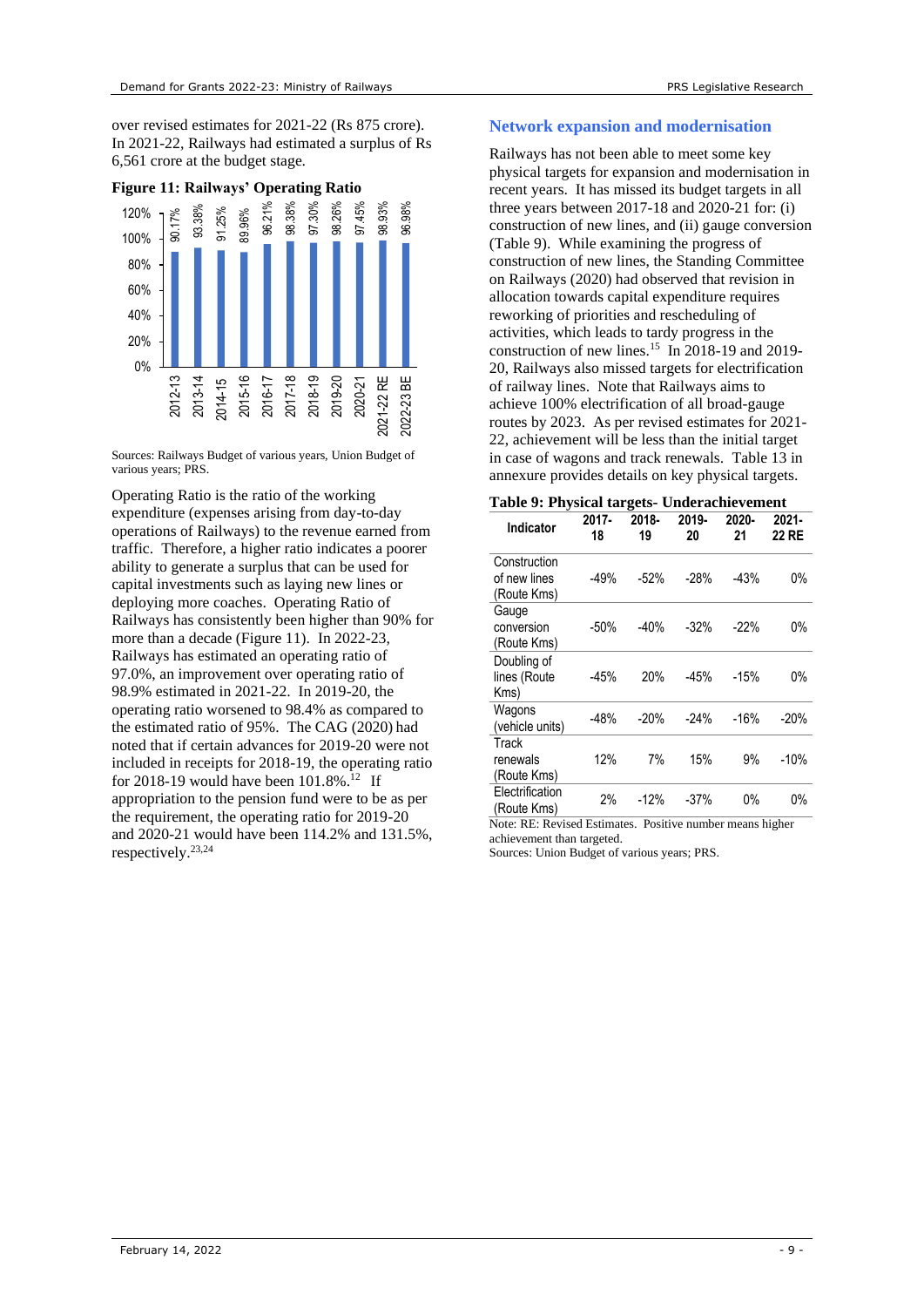|                               |          | 2020-21                  | <b>Revised</b> | 2021-22  |          | 2022-23<br><b>Budget</b> | % change<br>(2021-22 RE<br>to 2022-23 BE) |                | % share in<br>2022-23 BE |      |
|-------------------------------|----------|--------------------------|----------------|----------|----------|--------------------------|-------------------------------------------|----------------|--------------------------|------|
| Commodity                     | Earning  | Volume                   | Earning        | Volume   | Earning  | Volume                   |                                           | Earning Volume | Earning Volume           |      |
| Coal                          | 49.578   | 2,39,390                 | 68,520         | 3,13,869 | 77.250   | 3.54.008                 | 12.7%                                     | 12.8%          | 47%                      | 41%  |
| Iron Ore                      | 12,661   | 62,523                   | 13,690         | 65,640   | 14,949   | 71,843                   | 9.2%                                      | 9.5%           | 9%                       | 8%   |
| Cement                        | 9,714    | 73,605                   | 11,069         | 77,117   | 12,022   | 83,752                   | 8.6%                                      | 8.6%           | 7%                       | 10%  |
| <b>Other Goods</b>            | 8,510    | 66,465                   | 10,493         | 77,305   | 11,019   | 81,180                   | 5.0%                                      | 5.0%           | 7%                       | 9%   |
| Miscellaneous earnings        | 1,493    | $\overline{\phantom{a}}$ | 2,600          | -        | 10,000   | $\overline{\phantom{a}}$ | 284.6%                                    |                | 6%                       |      |
| Pig Iron & finished steel     | 7,417    | 49,123                   | 9,036          | 51,437   | 9,970    | 56,755                   | 10.3%                                     | 10.3%          | 6%                       | 7%   |
| Foodgrains                    | 9,213    | 80,681                   | 9,605          | 76,691   | 8,196    | 65.434                   | $-14.7%$                                  | $-14.7%$       | 5%                       | 8%   |
| <b>Container Service</b>      | 5,114    | 55,331                   | 6,452          | 57,653   | 7,042    | 62,815                   | 9.1%                                      | 9.0%           | 4%                       | 7%   |
| Petroleum & Lubricants        | 5,727    | 29,970                   | 5,879          | 29,644   | 6,227    | 31,396                   | 5.9%                                      | 5.9%           | 4%                       | 4%   |
| Fertilisers                   | 5,826    | 49.011                   | 5,436          | 42,258   | 5.666    | 44.044                   | 4.2%                                      | 4.2%           | 3%                       | 5%   |
| Raw Material for Steel Plants | 1,979    | 13,663                   | 2,494          | 15,616   | 2,659    | 16,650                   | 6.6%                                      | 6.6%           | 2%                       | 2%   |
| Total                         | 1,17,232 | 7.19.762                 | 1,45,275       | 8,07,230 | 1,65,000 | 8.67.877                 | 13.6%                                     | 7.5%           | 100%                     | 100% |

# **ANNEXURE**

# **Table 10: Freight traffic details (traffic volume in million NTKM; Earnings in Rs crore)**

Note: NTKM – Net Tonne Kilometre (One NTKM is the net weight of goods carried for a kilometre).

RE: Revised Estimates; BE: Budget Estimates.

Source: Expenditure Profile; Union Budget 2022-23; PRS.

#### **Table 11: Passenger traffic details (traffic volume in million PKM; Earnings in Rs crore)**

|                          | 2020-21        |          |         | 2021-22<br><b>Revised</b> |         | 2022-23<br><b>Budget</b> |         | % change (2021-22 RE<br>to 2022-23 BE) |  |
|--------------------------|----------------|----------|---------|---------------------------|---------|--------------------------|---------|----------------------------------------|--|
|                          | Earning        | Volume   | Earning | Volume                    | Earning | Volume                   | Earning | Volume                                 |  |
| Total Suburban           | 589            | 30,075   | 1,259   | 73,721                    | 2,623   | 1,57,435                 | 108%    | 114%                                   |  |
| Total Non-Suburban       | 14,659         | 2,01,051 | 43,116  | 5,68,914                  | 55,877  | 9,41,692                 | 30%     | 66%                                    |  |
| Sleeper Class (M&E)      | 5,436          | 98,476   | 15,840  | 2,59,098                  | 18,181  | 3,04,243                 | 15%     | 17%                                    |  |
| Second Class (M&E)       | 2,132          | 55,447   | 6,667   | 1,63,835                  | 14,521  | 3,65,063                 | 118%    | 123%                                   |  |
| AC 3 Tier                | 4,750          | 32,174   | 14,128  | 97,538                    | 12,905  | 91,149                   | $-9%$   | $-7%$                                  |  |
| AC 2 Tier                | 1,472          | 7,609    | 4,023   | 20,288                    | 4,679   | 24,137                   | 16%     | 19%                                    |  |
| Second Class (Ordinary)  | 217            | 4,456    | 374     | 18,930                    | 2,758   | 1,42,806                 | 637%    | 654%                                   |  |
| <b>AC Chair Car</b>      | 390            | 2,153    | 1,299   | 7,028                     | 1,904   | 10,537                   | 47%     | 50%                                    |  |
| AC First class           | 233            | 671      | 612     | 1,751                     | 636     | 1,860                    | 4%      | 6%                                     |  |
| <b>Executive Class</b>   | 28             | 72       | 156     | 386                       | 205     | 520                      | 32%     | 35%                                    |  |
| Sleeper Class (Ordinary) | $-2$           | $-14$    |         | 21                        | 45      | 972                      | 4,424%  | 4,529%                                 |  |
| First Class (M&E)        | $\overline{2}$ |          | 15      | 16                        | 25      | 27                       | 65%     | 69%                                    |  |
| First Class (Ordinary)   | 1              | 6        |         | 23                        | 17      | 378                      | 1,507%  | 1,543%                                 |  |
| Total                    | 15,248         | 2,31,126 | 44,375  | 6,42,635                  | 58,500  | 10,99,127                | 32%     | 71%                                    |  |

Note: PKM – Passenger Kilometre (One PKM is when a passenger is carried for a kilometre).

RE: Revised Estimates; BE: Budget Estimates.

Source: Expenditure Profile; Union Budget 2022-23; PRS.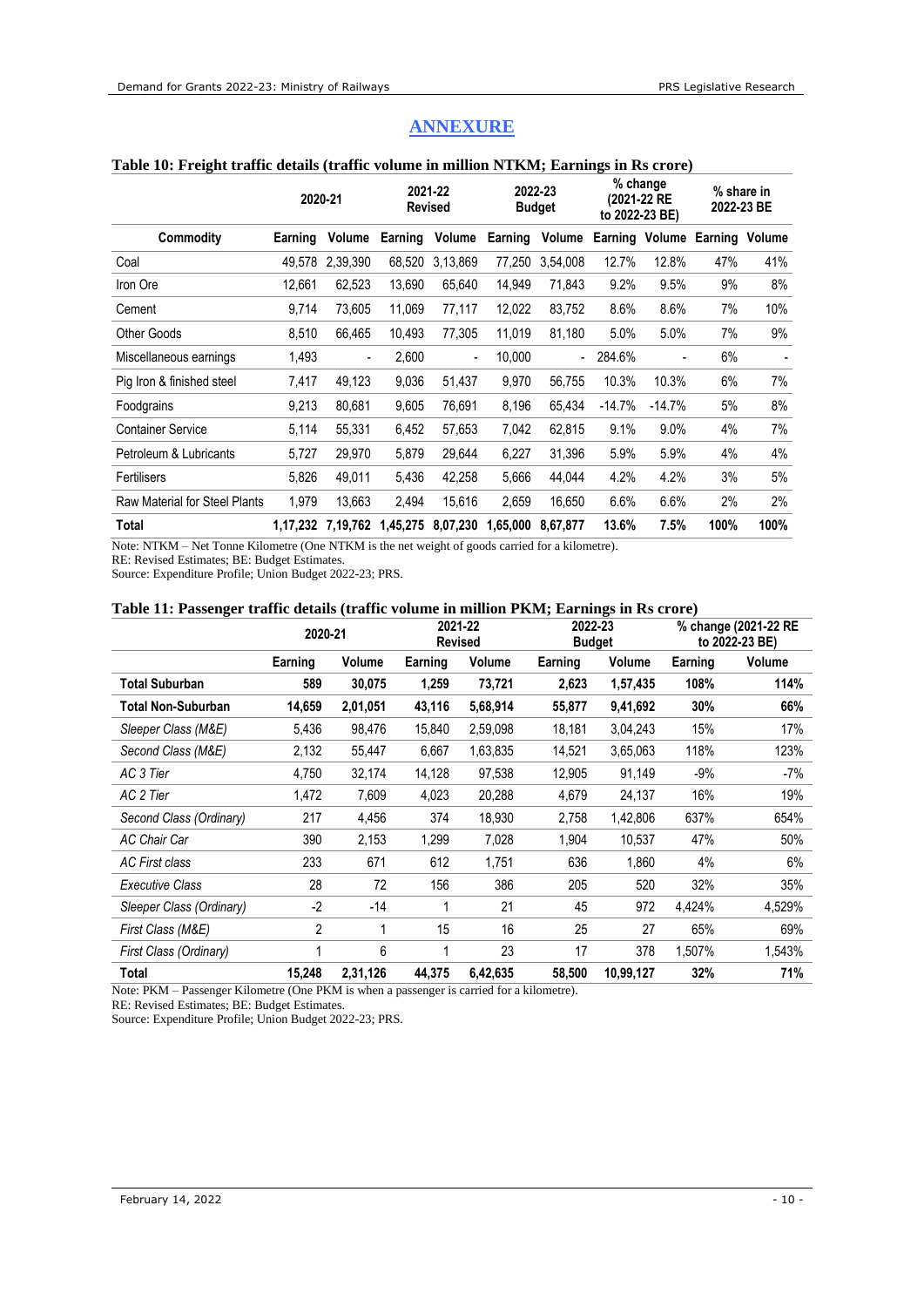# <span id="page-10-0"></span>**Table 12: Status of 2021-22 Budget Announcements for Railways**

| Announcement                                                                                                                                                                                                                                                                                                                                                                                                                                                                                                                                                                                                   | <b>Status</b>                                                                                                                                                                                                                                                                                                                                                                                                                                                                                                                                                                                                                                                                                                                                                                                                                                                                                                                                                                                                                                                                                                                                                                                                        |  |  |  |  |
|----------------------------------------------------------------------------------------------------------------------------------------------------------------------------------------------------------------------------------------------------------------------------------------------------------------------------------------------------------------------------------------------------------------------------------------------------------------------------------------------------------------------------------------------------------------------------------------------------------------|----------------------------------------------------------------------------------------------------------------------------------------------------------------------------------------------------------------------------------------------------------------------------------------------------------------------------------------------------------------------------------------------------------------------------------------------------------------------------------------------------------------------------------------------------------------------------------------------------------------------------------------------------------------------------------------------------------------------------------------------------------------------------------------------------------------------------------------------------------------------------------------------------------------------------------------------------------------------------------------------------------------------------------------------------------------------------------------------------------------------------------------------------------------------------------------------------------------------|--|--|--|--|
| Monetisation of assets: Monetising operating public<br>infrastructure assets is a very important financing option for<br>new infrastructure construction. A National Monetisation<br>Pipeline of potential brownfield infrastructure assets will be<br>launched. Railways will monetise Dedicated Freight Corridor<br>(DFC) assets for operations and maintenance, after<br>commissioning.                                                                                                                                                                                                                     | <b>E</b> Land Monetisation: Rail Land Development Authority has<br>been involved for monetisation of identified Railway assets of:<br>(i) 111 Railway land parcels, (ii) 84 Railway colonies, (iii) four<br>Hill Railways in Darjeeling, Kalka-Shimla, Matheran and<br>Nilgiri, (iv) Karnail Singh Stadium & 15 other stadiums, and (v)<br>84 Multi-Functional Complexes (MFCs). 13 MFCs have been<br>completed and balance are in different stages.<br>Monetisation of DFC is planned to be taken up after the<br>Western DFC and Eastern DFC become fully operational.<br>Private Train Operators: Bids were invited in July 2021 for<br>private sector participation in operating trains in 12 clusters.<br>In all, five bids were received for three clusters. No bids were<br>received for the remaining nine clusters.<br><b>CONCOR Divestment:</b> Central government is considering<br>٠<br>strategic divestment of 30.8% equity in CONCOR.<br>Department of Investment and Public Asset Management has<br>appointed Advisors for this purpose. Issuance of Expression<br>of Interest is the next step in this process which will be issued<br>after finalisation of Railway's proposed Land License Policy. |  |  |  |  |
| National Rail Plan (NRP): Indian Railways has prepared a<br>National Rail Plan for India - 2030. The Plan is to create a<br>'future ready' Railway system by 2030.                                                                                                                                                                                                                                                                                                                                                                                                                                             | The NRP is already being used in prioritising projects as<br>super critical/critical and fixing the timelines. Vision 2024 has<br>been developed as part of NRP for execution of super<br>critical/critical projects.<br>The NRP has also emphasised the justification for new DFC<br>٠<br>corridors for which surveys are underway.<br>In addition, the NRP lays a pipeline of projects to be<br>completed by 2030, which are in process for inclusion in<br>future budgets as per timeframe provided in the NRP.                                                                                                                                                                                                                                                                                                                                                                                                                                                                                                                                                                                                                                                                                                   |  |  |  |  |
| Capital Expenditure: I am providing a record sum of Rs<br>1,10,055 crore for Railways, of which Rs 1,07,100 crore is for<br>capital expenditure.                                                                                                                                                                                                                                                                                                                                                                                                                                                               | In 2021-22, gross budgetary support for capital expenditure is<br>٠<br>estimated to be Rs 1,17,300 crore (revised estimates).                                                                                                                                                                                                                                                                                                                                                                                                                                                                                                                                                                                                                                                                                                                                                                                                                                                                                                                                                                                                                                                                                        |  |  |  |  |
| Commissioning of DFCs: It is expected that Western<br>Dedicated Freight Corridor (DFC) and Eastern DFC will be<br>commissioned by June 2022. The Sonnagar - Gomoh<br>Section (263.7 km) of Eastern DFC will be taken up in PPP<br>mode in 2021-22. Gomoh-Dankuni section of 274.3 km will<br>also be taken up in short succession.<br>New DFCs: We will undertake future dedicated freight corridor<br>projects namely (i) East Coast corridor from Kharagpur to<br>Vijayawada, (ii) East-West Corridor from Bhusaval to<br>Kharagpur to Dankuni, and (iii) North-South corridor from Itarsi<br>to Vijayawada. | As of March 2021, total 1,110 Km has been commissioned<br>out of total 2,843 Route km. Balance to be commissioned<br>section-wise in phases by June 2022. Approval of Public<br>Private Partnership Appraisal Committee received for<br>Sonnagar-Gomoh section on December 27, 2021.<br>Preliminary reports are targeted by January 2022 including<br>FIRR and EIRR, and Final Reports by October 2022.                                                                                                                                                                                                                                                                                                                                                                                                                                                                                                                                                                                                                                                                                                                                                                                                              |  |  |  |  |
| Electrification: Broad Gauge Route Kilometers (RKM)<br>٠<br>electrified is expected to reach 46,000 RKM by the end of<br>2021 from 41,548 RKM on October 1, 2021. 100%<br>electrification of Broad-Gauge routes will be completed by<br>December 2023.                                                                                                                                                                                                                                                                                                                                                         | Total 47,807 RKMs (74%) have been electrified up to<br>December 31, 2021.                                                                                                                                                                                                                                                                                                                                                                                                                                                                                                                                                                                                                                                                                                                                                                                                                                                                                                                                                                                                                                                                                                                                            |  |  |  |  |
| Introduction of Vista Dome LHB coaches: We will introduce<br>the aesthetically designed Vista Dome LHB coach on tourist<br>routes to give a better travel experience to passengers.                                                                                                                                                                                                                                                                                                                                                                                                                            | • 20 LHB VISTADOME coaches have been manufactured till<br>December 31, 2021. (7 in 2020-21 and 13 in 2021-22)                                                                                                                                                                                                                                                                                                                                                                                                                                                                                                                                                                                                                                                                                                                                                                                                                                                                                                                                                                                                                                                                                                        |  |  |  |  |
| Safety: The safety measures undertaken in the past few years<br>٠<br>have borne results. To further strengthen this effort, high<br>density network and highly utilized network routes of Indian<br>railways will be provided with an indigenously developed<br>automatic train protection system that eliminates train collision<br>due to human error.                                                                                                                                                                                                                                                       | ■ 23,215 RKM work has been approved by competent authority.                                                                                                                                                                                                                                                                                                                                                                                                                                                                                                                                                                                                                                                                                                                                                                                                                                                                                                                                                                                                                                                                                                                                                          |  |  |  |  |

Source: Statement on Implementation of Budget Announcements 2021-22, Union Budget 2022-23; PRS.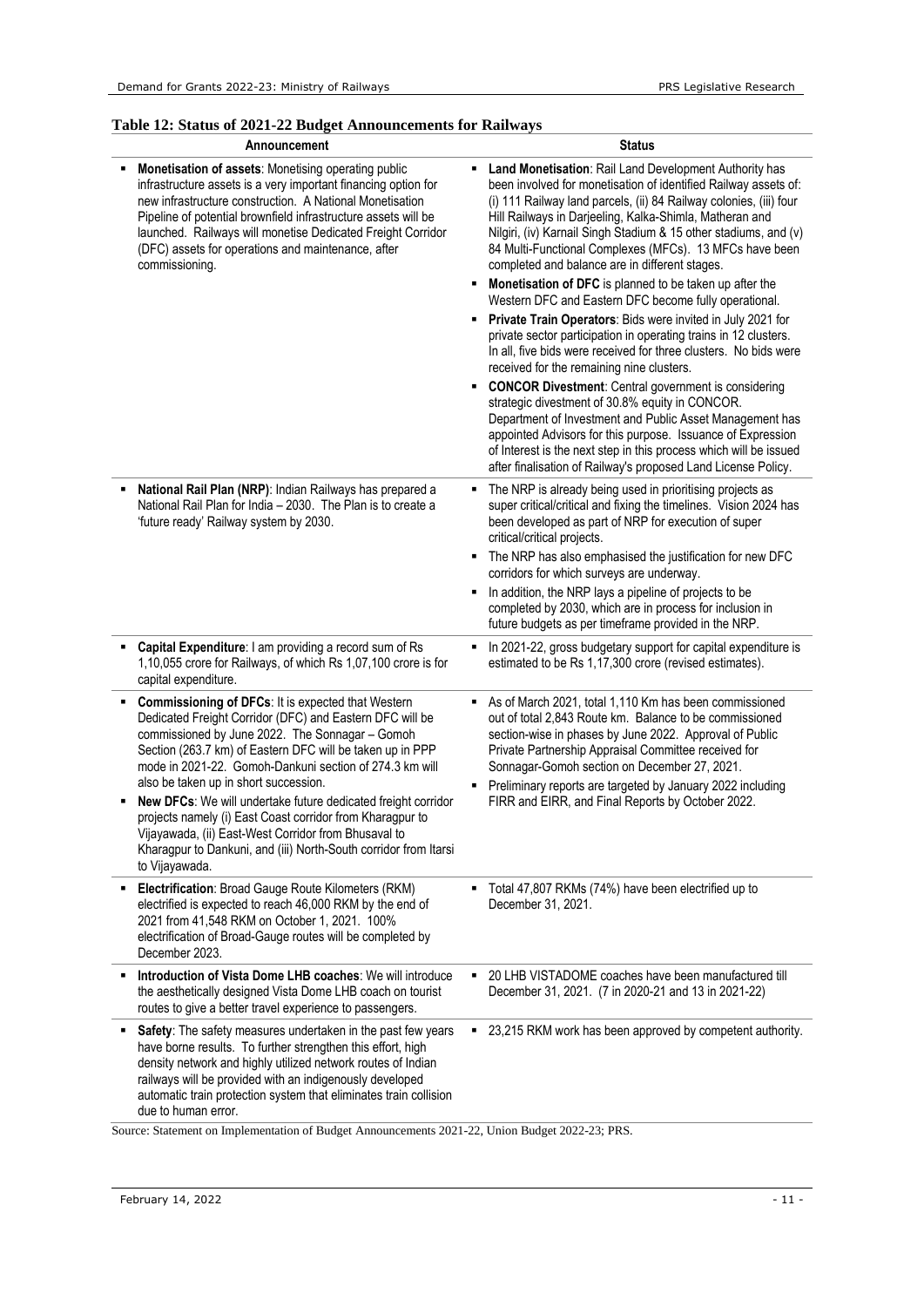#### <span id="page-11-0"></span>**Table 13: Key physical targets**

|                                       |                                | 2020-2021          | 2021-2022               | 2022-23                         |                                |
|---------------------------------------|--------------------------------|--------------------|-------------------------|---------------------------------|--------------------------------|
|                                       | <b>Budget</b><br><b>Target</b> | <b>Achievement</b> | <b>Budget</b><br>Target | <b>Revised</b><br><b>Target</b> | <b>Budget</b><br><b>Target</b> |
| Construction of New Lines (Route Kms) | 500                            | 286                | 300                     | 300                             | 300                            |
| Gauge conversion (Route Kms)          | 600                            | 470                | 500                     | 500                             | 500                            |
| Doubling of Lines (Route Kms)         | 1,900                          | 1.614              | 1,600                   | 1.600                           | 1,700                          |
| <b>Rolling Stock</b>                  |                                |                    |                         |                                 |                                |
| a (i) Diesel Locomotives              | $\cdots$                       | 10                 | 0                       | $\Omega$                        | 0                              |
| a (ii) Electric Locomotives           | 725                            | 754                | 905                     | 981                             | 685                            |
| b Coaches                             | 6,534                          | 4,903              | 6,695                   | 8,115                           | 7,551                          |
| c Wagons (vehicle units)              | 12.000                         | 10.062             | 12.000                  | 9.600                           | 13,000                         |
| Track renewals (Route Kms)            | 4.000                          | 4.363              | 4.000                   | 3.600                           | 3,700                          |
| Electrification Projects (Route Kms)  | 6,000                          | 6,015              | 6,000                   | 6,000                           | 6,500                          |

Sources: Union budget documents of various years; PRS.

[http://www.indianrailways.gov.in/railwayboard/view\\_section.jsp?lang=0&id=0,1,261.](http://www.indianrailways.gov.in/railwayboard/view_section.jsp?lang=0&id=0,1,261) 

<sup>5</sup> No. TC II/2910/21/Covid 19-Review of HSP fare New Delhi, Railway Board, Ministry of Railways, November 12, 2021, https://digitalscr.in/bzadiv/circulars/misc\_circulars/uploads/Operation

6 "India Transport Report: Moving India to 2032: Volume II, National Transport Development Policy Committee 2013, June 17, 2014. [http://planningcommission.gov.in/sectors/index.php?sectors=National%20Transport%20Development%20Policy%20Committee%20\(NTD](http://planningcommission.gov.in/sectors/index.php?sectors=National%20Transport%20Development%20Policy%20Committee%20(NTDPC)) [PC\).](http://planningcommission.gov.in/sectors/index.php?sectors=National%20Transport%20Development%20Policy%20Committee%20(NTDPC)) 

<sup>7</sup> The Draft National Rail Plan, Ministry of Railways, December 2020, [http://indianrailways.gov.in/NRP-](http://indianrailways.gov.in/NRP-%20Draft%20Final%20Report%20with%20annexures.pdf) [%20Draft%20Final%20Report%20with%20annexures.pdf.](http://indianrailways.gov.in/NRP-%20Draft%20Final%20Report%20with%20annexures.pdf) 

9 "Year 2021 has been a 'Year of Major Transformation' for Indian Railways", Press Information Bureau, Ministry of Railways, January 1, 2022.

<sup>12</sup> Report No. 8 of 2020: Railways Finances, Financial Audit, For the year ended March 2019, Report of the Comptroller and Auditor General of India, July 20, 2020, [https://cag.gov.in/uploads/download\\_audit\\_report/2020/Report%20No.%208%20of%202020\\_English-](https://cag.gov.in/uploads/download_audit_report/2020/Report%20No.%208%20of%202020_English-05f75b32f3ecdc0.39910555.pdf)[05f75b32f3ecdc0.39910555.pdf.](https://cag.gov.in/uploads/download_audit_report/2020/Report%20No.%208%20of%202020_English-05f75b32f3ecdc0.39910555.pdf) 

<sup>13</sup> Report No 13 of 2021, Railways Finances, for the year ended March 2020, Report of the Comptroller and Auditor General of India, December 21, 2021, [https://cag.gov.in/uploads/download\\_audit\\_report/2021/Railway%20Finance%20Report-13-2021-](https://cag.gov.in/uploads/download_audit_report/2021/Railway%20Finance%20Report-13-2021-061c1c356591929.85046974.pdf) [061c1c356591929.85046974.pdf.](https://cag.gov.in/uploads/download_audit_report/2021/Railway%20Finance%20Report-13-2021-061c1c356591929.85046974.pdf) 

<sup>14</sup> "Reviewing the Impact of "Social Service Obligations" by Indian Railways", NITI Aayog,

http://niti.gov.in/writereaddata/files/document\_publication/Social-Costs.pd

<sup>15 "3rd</sup> Report: Demand for Grants (2020-21) - Ministry of Railways", Standing Committee on Railways, March 2020, [http://164.100.47.193/lsscommittee/Railways/17\\_Railways\\_3.pdf.](http://164.100.47.193/lsscommittee/Railways/17_Railways_3.pdf)

<sup>16</sup> Report of the Committee for Mobilization of Resources for Major Railway Projects and Restructuring of Railway Ministry and Railway Board, Ministry of Railways, June 2015,

[http://www.indianrailways.gov.in/railwayboard/uploads/directorate/HLSRC/FINAL\\_FILE\\_Final.pdf.](http://www.indianrailways.gov.in/railwayboard/uploads/directorate/HLSRC/FINAL_FILE_Final.pdf)

[https://cag.gov.in/uploads/download\\_audit\\_report/2019/Report\\_No\\_10\\_of\\_2019\\_Union\\_Government\\_\(Railways\)\\_Railways\\_Finances.pdf.](https://cag.gov.in/uploads/download_audit_report/2019/Report_No_10_of_2019_Union_Government_(Railways)_Railways_Finances.pdf) <sup>18</sup> National Monetisation Pipeline, Volume II: Asset Pipeline, NITI Aayog[, https://www.niti.gov.in/sites/default/files/2021-](https://www.niti.gov.in/sites/default/files/2021-08/Vol_2_NATIONAL_MONETISATION_PIPELINE_23_Aug_2021.pdf)

[08/Vol\\_2\\_NATIONAL\\_MONETISATION\\_PIPELINE\\_23\\_Aug\\_2021.pdf.](https://www.niti.gov.in/sites/default/files/2021-08/Vol_2_NATIONAL_MONETISATION_PIPELINE_23_Aug_2021.pdf)

<sup>19</sup> Annual Report on Pay and Allowances of Central Government Civilian Employees 2019-20, Department of Expenditure, Ministry of Finance[, https://doe.gov.in/sites/default/files/Annual%20Report%202019-20.pdf.](https://doe.gov.in/sites/default/files/Annual%20Report%202019-20.pdf) 

<sup>20</sup> "13th Report: Demands for Grants (2017-18)", Standing Committee on Railways, March 10, 2017, [http://164.100.47.193/lsscommittee/Railways/16\\_Railways\\_13.pdf.](http://164.100.47.193/lsscommittee/Railways/16_Railways_13.pdf)

<sup>21</sup> "Ministry of Railways invites Request for Qualifications (RFQ) for private participation for operation of passenger train services over 109 Origin Destination (OD) pairs of routes", Press Information Bureau, Ministry of Railways, July 1, 2020.

<sup>&</sup>lt;sup>1</sup> "Evolution – About Indian Railways", Ministry of Railways, last accessed on February 5, 2022,

<sup>2</sup> Budget Speech 2022-23, February 1, 2022[, https://www.indiabudget.gov.in/doc/Budget\\_Speech.pdf.](https://www.indiabudget.gov.in/doc/Budget_Speech.pdf) 

<sup>&</sup>lt;sup>3</sup> "Cancellation of all train Services by Indian Railways in the wake of COVID-19", Press Information Bureau, Ministry of Railways, March 22, 2020.

<sup>4</sup> "Railways taking steps to normalize passenger services in phased manner", Press Information Bureau, Ministry of Railways, November 14, 2021.

<sup>&</sup>lt;sup>8</sup> "Strategy for New India @75", NITI Aayog, November 2018[, https://niti.gov.in/writereaddata/files/Strategy\\_for\\_New\\_India.pdf.](https://niti.gov.in/writereaddata/files/Strategy_for_New_India.pdf)

<sup>&</sup>lt;sup>10</sup> "This year has been an "Year of Grit and Victories" for Indian Railways", Press Information Bureau, Ministry of Railways, December 26, 2020.

<sup>11</sup> "National Statement by Prime Minister Shri Narendra Modi at COP26 Summit in Glasgow", Press Information Bureau, Prime Minister's Office, November 1, 2021.

<sup>&</sup>lt;sup>17</sup> Report No 10 of 2019, Railways Finances, for the year ended March 2018, , Report of the Comptroller and Auditor General of India, December 2, 2019